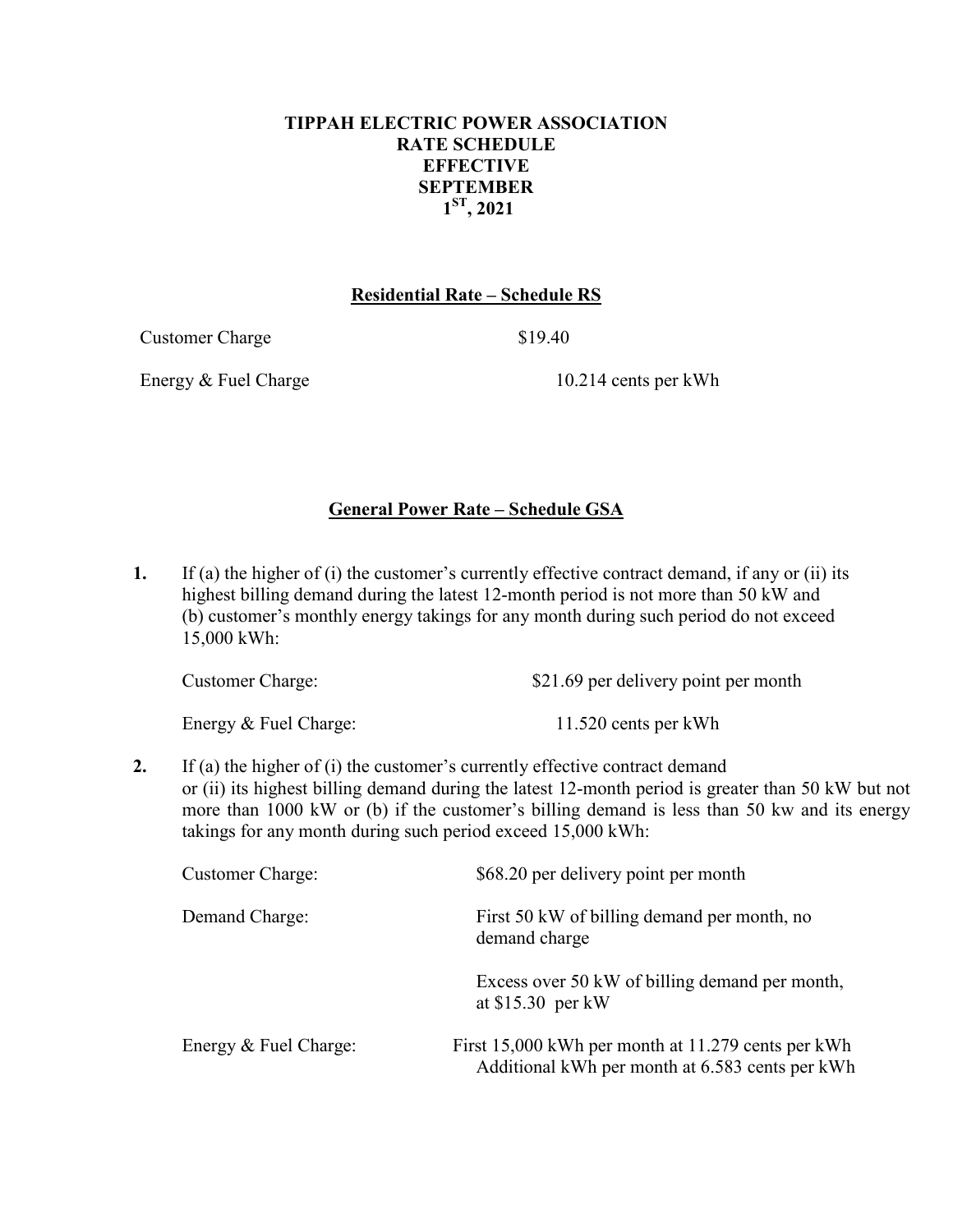**3.** If the higher of (a) the customer's currently effective contract demand or (b) its highest billing demand during the latest 12-month period is greater than 1000 kW:

| Customer Charge:      | \$384.07 per delivery point per month                                 |
|-----------------------|-----------------------------------------------------------------------|
| Demand Charge:        | First 1000 kW of billing demand per month, at<br>$$14.32$ per kW      |
|                       | Excess over 1000 kW of billing demand per month,<br>At \$14.32 per kW |
| Energy & Fuel Charge: | 7.139 cents per kWh                                                   |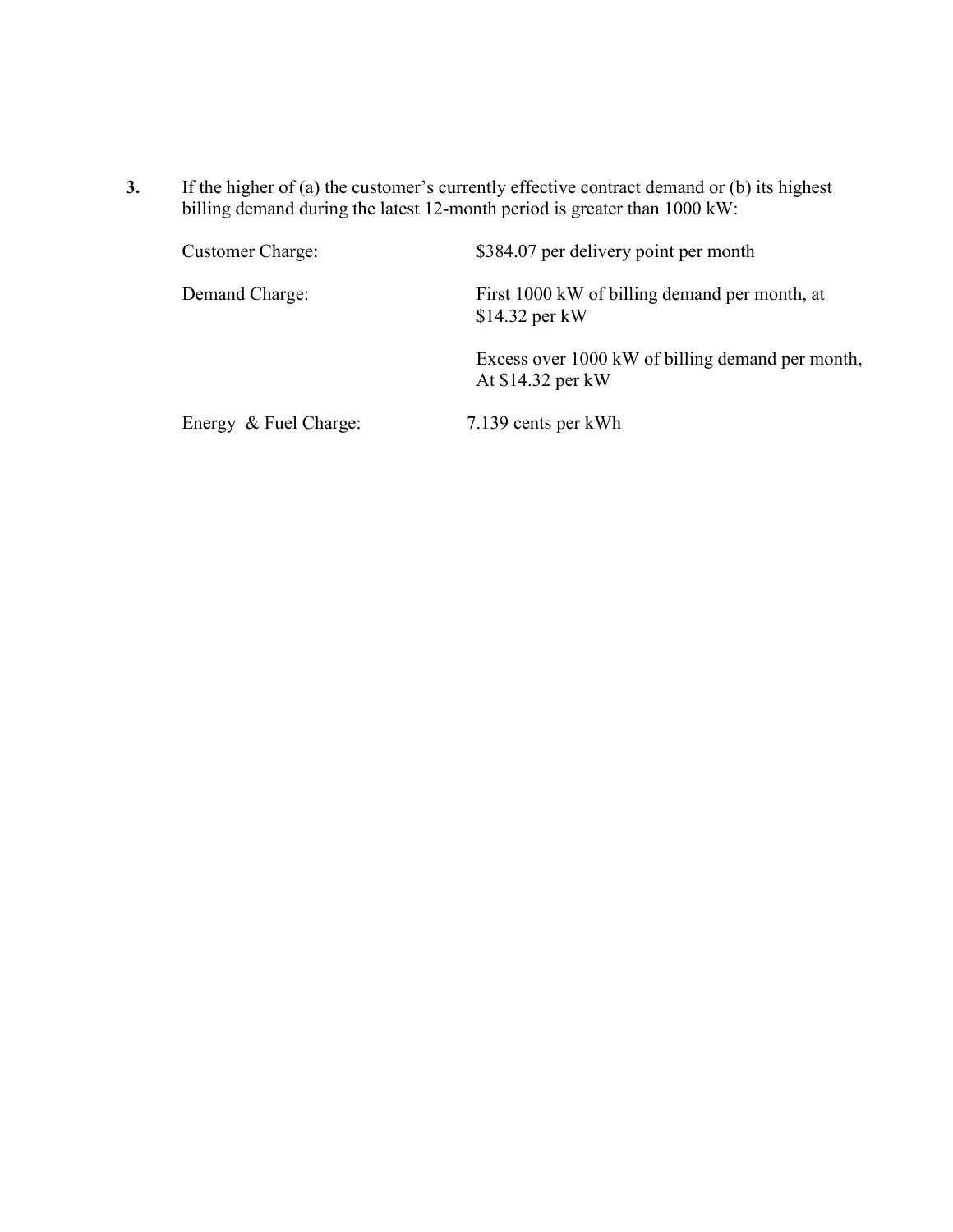#### **OUTDOOR LIGHTING RATE SCHEDULE LS PART B CHARGES FOR OUTDOOR LIGHTING FOR INDIVIDUAL CUSTOMERS**

| <b>Mercury Vapor</b>                                         | 175 Watts                                 |                                      |
|--------------------------------------------------------------|-------------------------------------------|--------------------------------------|
| <b>Energy &amp; Fuel Charge</b><br><b>Facilities Charge:</b> | 6.851 cents per rated kWh per month (77)  | \$5.28<br>\$4.77<br>\$10.05          |
| <b>Mercury Vapor</b>                                         | 400 Watts                                 |                                      |
| <b>Energy &amp; Fuel Charge</b><br><b>Facilities Charge</b>  | 6.851 cents per rated kWh per month (174) | \$11.92<br>\$8.95<br>\$20.87         |
| <b>High Pressure Sodium</b>                                  | 100 Watts                                 |                                      |
| <b>Energy &amp; Fuel Charge</b><br><b>Facilities Charge</b>  | 6.851 cents per rated kWh per month (45)  | \$3.08<br>\$8.52<br>\$11.60          |
| <b>Metal Halide Cobrahead</b>                                | 400 Watts                                 |                                      |
| <b>Energy &amp; Fuel Charge</b><br><b>Facilities Charge</b>  | 6.851 cents per rated kWh per month (165) | \$11.30<br><b>\$10.08</b><br>\$21.38 |
| <b>Metal Halide Floodlight</b>                               | 400 Watts                                 |                                      |
| <b>Energy &amp; Fuel Charge</b><br><b>Facilities Charge</b>  | 6.851 cents per rated kWh per month (165) | \$11.30<br><u>\$9.76</u><br>\$21.06  |
| <b>HPS Cobrahead</b>                                         | 400 Watts                                 |                                      |
| <b>Energy &amp; Fuel Charge</b><br><b>Facilities Charge</b>  | 6.851 cents per rated KWh per month (171) | \$11.72<br><u>\$11.63</u><br>\$23.35 |
| <b>Metal Halide Cobrahead 1000 Watts</b>                     |                                           |                                      |
| <b>Energy &amp; Fuel Charge</b><br><b>Facilities Charge</b>  | 6.851 cents per rated kWh per month (394) | \$26.99<br>\$17.62<br>\$44.61        |